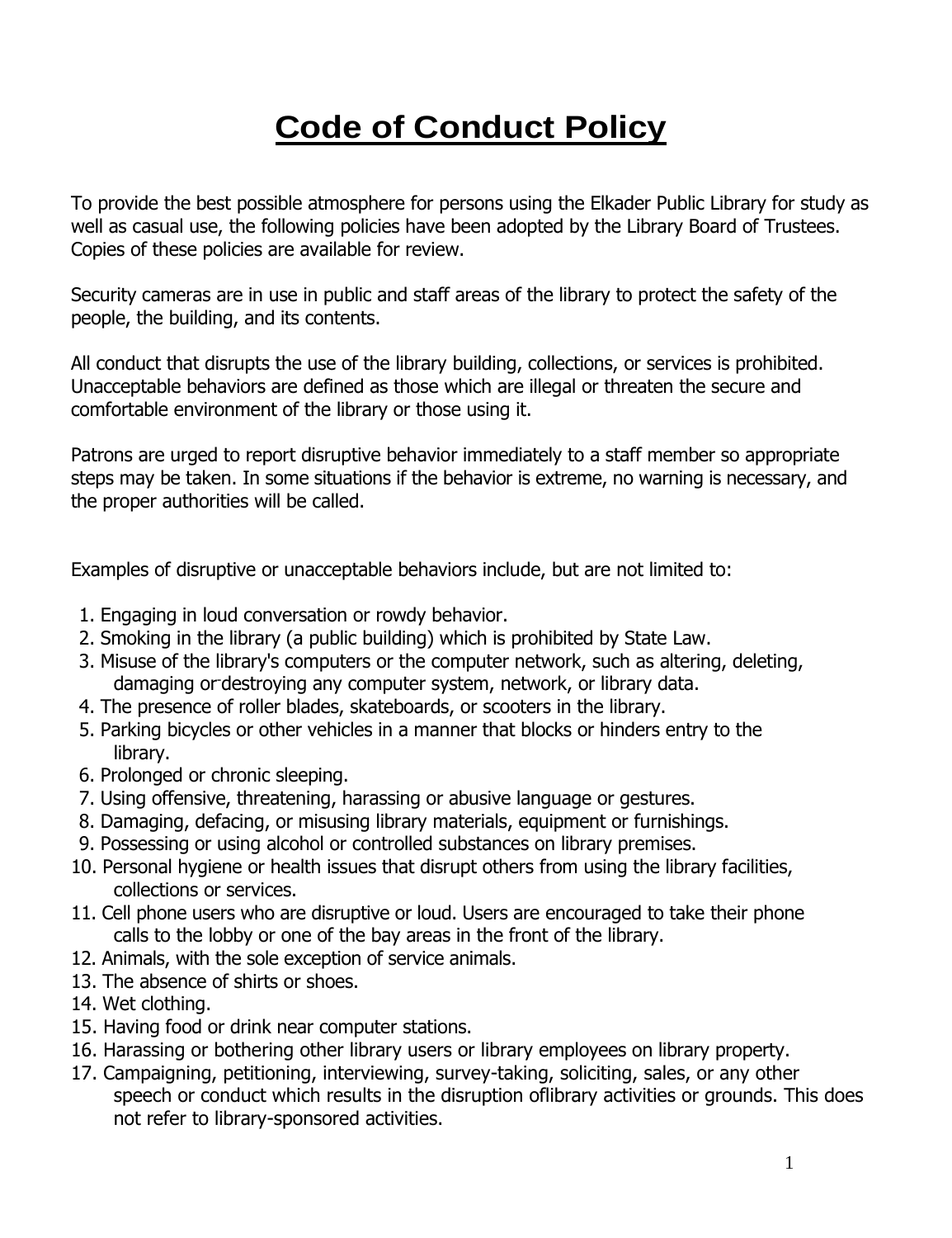### Consequences of Disruptive Behavior in the Library

All violations and incidents shall be recorded by staff on an Incident Report Policy and Form and returned to the Director for action.

At the discretion of the library director, the following steps will be taken:

- 1. First offense--the patron(s) will be asked to stop the inappropriate behavior or action.
- 2. Second offense--the patron(s) will be asked to leave the library premises.
- 3. Third offense--the patron(s) will be asked to leave the library premises and library privileges will be suspended for six months.
- 4. Any subsequent offense--the City of Elkader Police Officer will be called, and all library privileges will be permanently revoked.

If a patron feels that he/she has been unfairly disciplined, he/she may file an appeal in writing with the Library Board of Trustees. Appeals will be considered at the next regular meeting of the Board of Trustees, provided the appeal has been received seven days prior to the meeting.

## Unattended Children in the Library

To provide for the general safety of children using the Elkader Public Library,

- 1. Children, ages six and younger must be accompanied by an adult (or an approved caregiver) at all times. This means that the adult must remain with the child at all times. Exceptions to the policy may occur when the child attending a program at the library for his/her own age level.
- 2. Children under the age of fourteen who remain at the Library after closing time will be encouraged by the staff to contact the parent, so that the parent is aware of the closing time of the library. If a parent or designated adult does not come for a young child after closing time, the local law enforcement officer may be contacted, and the child will be turned over to him/her.
- 3. Library staff members are not responsible for children in any part of the library at any time.
- 4. A written copy of this policy will be given to individuals who do not observe this policy, as a reinforcement for following rules for their child's safety.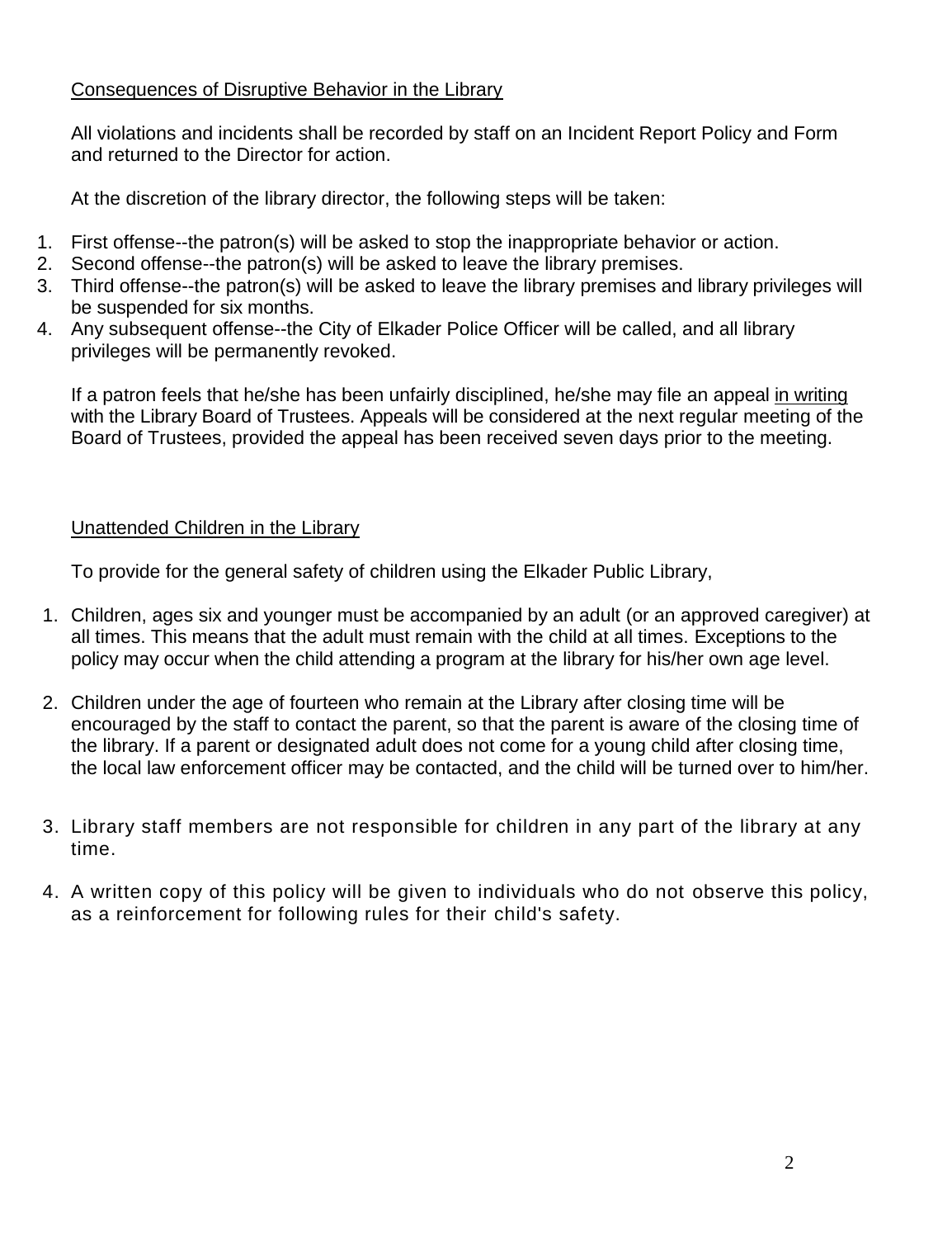#### INCIDENT REPORT POLICY & FORM

A confidential file of information on problem incidents in which a contact form has been filed will be kept by the Library Director. The purpose of this file is to track any serious problems that are reported by the staff. It will be used to document incidents and to track problems of a reoccurring nature.

#### **Contact Form**

Please provide a description of unacceptable behavior reported and a description of any action taken (e.g., person asked to leave and did so; police called; officer escorted person from the library, etc.)

| Name<br><u> 1980 - Jan Barbara Barat, margaret eta politikari (h. 1905).</u> |                                                                                                                                                                                                                                |
|------------------------------------------------------------------------------|--------------------------------------------------------------------------------------------------------------------------------------------------------------------------------------------------------------------------------|
|                                                                              |                                                                                                                                                                                                                                |
|                                                                              |                                                                                                                                                                                                                                |
|                                                                              |                                                                                                                                                                                                                                |
|                                                                              | Date & Time of Incident and the state of the state of the state of the state of the state of the state of the state of the state of the state of the state of the state of the state of the state of the state of the state of |
|                                                                              |                                                                                                                                                                                                                                |
| Description on Incident:                                                     |                                                                                                                                                                                                                                |

Reported by\_\_\_\_\_\_\_\_\_\_\_\_\_\_\_\_\_\_\_\_\_\_\_\_\_\_\_\_\_\_\_\_\_\_\_\_\_\_\_\_\_\_\_\_\_\_\_\_\_\_\_\_\_

Witnesses:

Action Taken:

Submit contact form to the Library Director. Director initials when received & read.